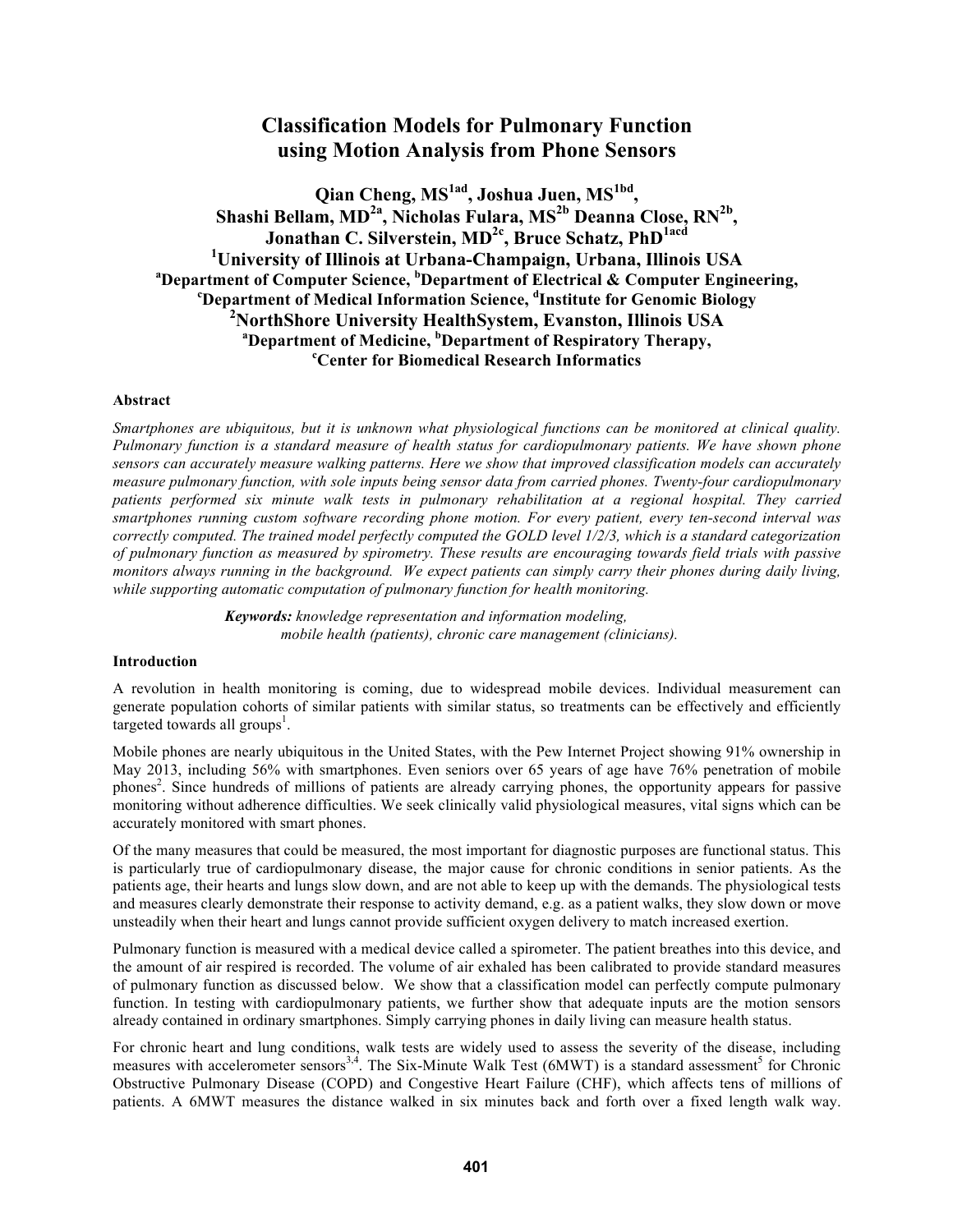Normal gait requires many systems, including strength, sensation, and coordination, function in an integrated fashion, so abnormal gait is a diagnostic of many conditions<sup>6</sup>. Note that gait is the total walking pattern, the complete body motion, including swaying as well as stepping. So effective motion analysis must include more features than merely step counting, with adequate models.

Previously, we used the 6MWT to show motion features can be measured with smart phones carried by chronic patients, as sole input to a trained model that accurately predicts computes gait speed<sup>7</sup> and oxygen saturation<sup>8</sup>, among other physiological measures for health status of chronic conditions. This study extends these results to computing pulmonary function, based on characteristic motions of health status. We also developed a phone app called MoveSense, and showed that it can record walking using phone sensors with similar accuracy to medical devices and higher accuracy than fitness devices<sup>9</sup>. This is true while running on the least expensive smart phones, such as the LG Optimus Zone, which now cost less than the portable fitness devices, such as the FitBit Flex.

### **Subjects and Data Collection**

We recruited twenty-seven pulmonary patients at NorthShore University Health System, under IRB approval start November 2014. All chronic patients going through pulmonary rehabilitation in Respiratory Therapy in Evanston Hospital are now offered the option of participating in our study. Such patients are given our provided smartphones for recording their motion during a standard six-minute walk test during each visit, carried in a fanny pack. The sixminute walk tests are performed on a thirty-meter straight walkway in hospital corridor, with cones at the terminals. The patient walks back and forth on the walkway under the supervision of nurses for six minutes and the distance is recorded. The patient is permitted to stop and rest anytime, although the clock keeps going. Our software does not include this stationary data. All six-minute walk tests follow the ATS guidelines in a completely standard way<sup>5</sup>.

Pulmonary function tests are performed with a spirometer in clinical conditions<sup>10</sup>. In obstructive diseases, such as COPD, the ratio of forced expiratory volume in one second (FEV1) as compared to an age, gender, race, and height adjusted expected value is used as a sufficient indicator to measure severity level of the disease, called predicted FEV1%. The Global Initiative for Chronic Obstructive Lung Disease (GOLD) defines a standard for cardiopulmonary severity levels based on the predicted FEV1% values<sup>11</sup>. There are four GOLD stages: GOLD 1 (mild), GOLD 2 (moderate), GOLD 3 (severe) and GOLD 4 (more severe). In this study, we have two GOLD 1 patients (predicted FEV1%  $\geq$ 80), thirteen GOLD 2 patients (predicted FEV1%: 50-79) and nine GOLD 3 patients (predicted FEV1%: 30-49). GOLD 4 patients (predicted FEV1% <30) typically cannot complete walk tests.

The demographic information for each group is shown in Table 1. There were two patients, Patients 12 and 24, who did not have pulmonary function tests in the record, so we eliminated these in our dataset. Patient 2 did not perform a six-minute walk test, which means there is no eligible walk data collected for this patient. This leaves twenty-four patients with walking data eligible for analysis with the models.

|                    | GOLD1              | GOLD <sub>2</sub>    | GOLD3             | Overall           |
|--------------------|--------------------|----------------------|-------------------|-------------------|
| Number of Patients | 2(1)               | 13(5)                | 9(3)              | 24(9)             |
| (Female)           |                    |                      |                   |                   |
| Age [year]         | $69(65-73)$        | $80(67-95)$          | $72(55-85)$       | 76 (55-95)        |
| Height $[m]$       | $1.68(1.55-1.80)$  | $1.66(1.24-1.83)$    | $1.69(1.55-1.83)$ | $1.67(1.24-1.83)$ |
| Weight [kg]        | 109.5 (93.0-126.1) | $80.3(54.4 - 112.0)$ | 81.2 (45.4-118.4) | 83.0 (45.4-126.1) |

**Table 1.** Demographic information of each group of patients by GOLD levels. Age, height and weight are in average (minimum - maximum) format. These demographics plus gender are used to adjust the model.

Our phone app MoveSense was installed on the smartphones (a high-end Samsung Galaxy S5 and a low-end LG Optimus Zone2) for motion data collection. Our previous hardware experiment showed that the accelerometer in high-end and low-end smartphones are identical for human motion capturing, and both of them have comparable high quality as a medical accelerometer<sup>9</sup>. We take all data collected with the high-end smartphone for analysis and keep the low-end smartphone data for backup. Due to technical failure of the high-end phone, we use the data from low-end phone for three 6MWT sessions: the second session of Patient 5 and the first and the second session of Patient 16. We recorded the approximate starting time of each 6MWT session, and we let the patients stand still for seconds right before and after the 6MWT so that a pure six-minute walk can be easily extracted. The phone sensor data is downloaded into an archival database and correlated with patient medical data from the Epic EMR system.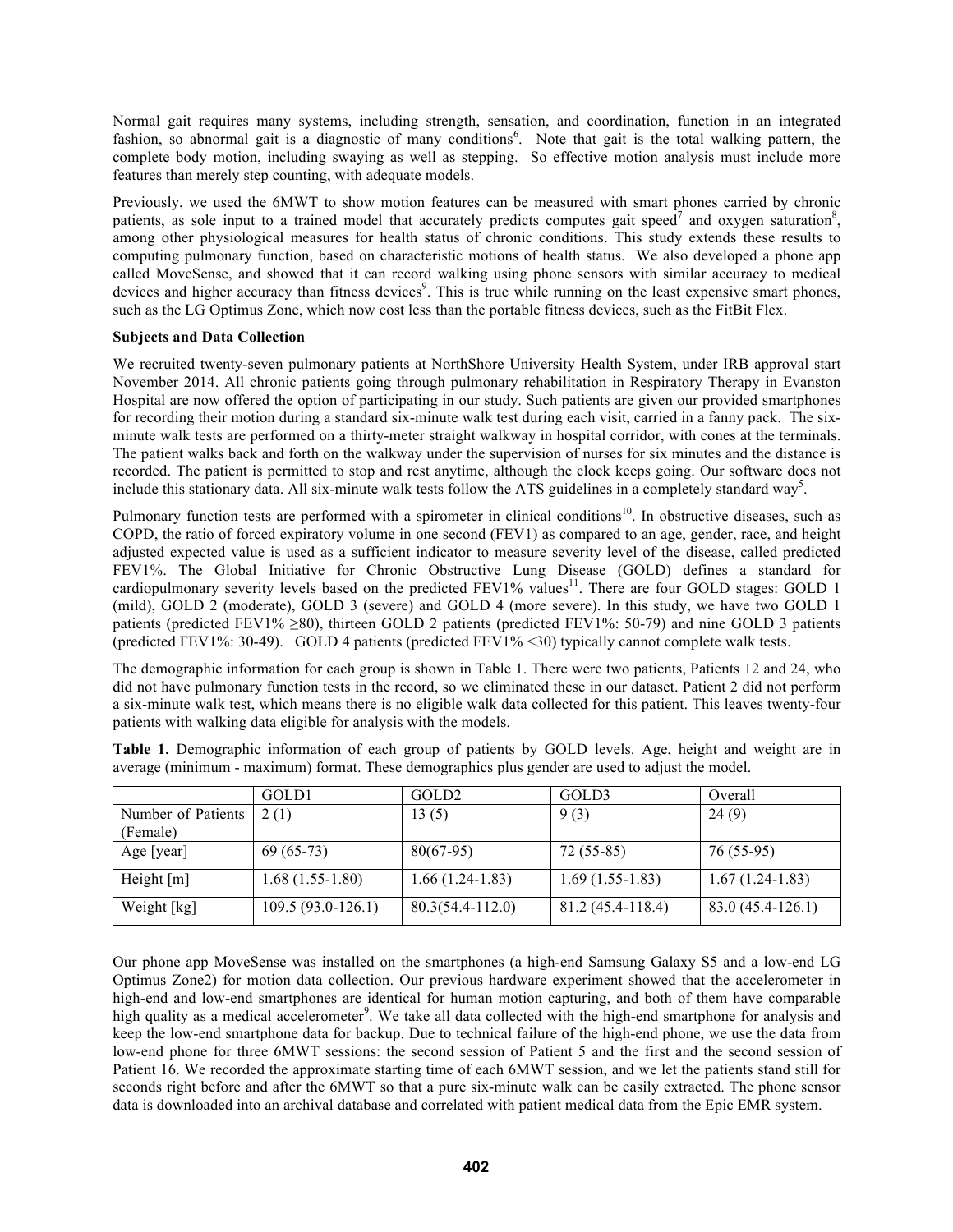### **Methodology**

We established a model for GOLD stage classification. The model input is the raw three-dimensional acceleration collected by carried smartphones, and the output is a class of GOLD stage from 1 to 4 for each patient.

# *Preprocessing*

MoveSense collects and processes the raw sensor data to extract qualified walking data. In six-minute walk test, subjects are allowed to rest during the walk test, so we must clean the dataset to detect if the patient is walking or stationary mode. We introduce a classification algorithm based on standard deviation analysis<sup>12</sup>.

We calculate the magnitude of the raw acceleration data to compress 3D signals into 1D signals, then split the signal of each session into ten-second length samples with five-second sliding window<sup>7</sup>. Rather than a static threshold of standard deviation, the classification algorithm dynamically assigns standard deviation threshold for each session by reading the whole signal thread beforehand in onesecond intervals. The algorithm can detect walking or stationary mode for six-minute walk test, see Figure 1. When the standard deviation threshold is set, each one-second walking has a binary decision for walking/not-walking. Then for all tensecond samples, if the ratio of walking is larger than 0.7, we select this sample as an eligible sample based on training sets.



Figure 1. Sample result of walking detection algorithm. Green lines represent raw acceleration and blue dash lines represent walking status: higher level means this period is detected as walking and lower level means period is detected as stationary.

#### *Feature Selection*

After preprocessing, we have obtained good walking data for each patient. We compute input features for training the model by feature selection approach (FSA)<sup>7</sup>. Feature selection approach (FSA) is based on empirical knowledge. A primary parameter to measure gait is the cadence, which is the number of strides within a unit of time<sup>13</sup>. We calculated cadence by counting steps in each ten-second interval<sup>14</sup> and dividing by length of sample.

Related studies in motion tracking by wearable devices extract a series of features from raw acceleration data  $15,16,17$ . We selected eight sufficient spatio-temporal gait parameters in both time and frequency domain. In the time domain, we selected mean and standard deviation of acceleration to describe the general distribution of the acceleration sample. In addition, mean crossing rate (MCR), root mean square (RMS), autocorrelation coefficient (AC) and coefficient of variance (CV) were calculated from time-series acceleration data. The mean crossing rate (MCR) represents the ratio of above and below acceleration. The root mean square (RMS) is a statistical measure on the variation of signal magnitude. The autocorrelation coefficient (AC) measures periodical similarity in time domain. The coefficient of variance (CV) is a normalized measure for dispersion of discrete samples. In the frequency domain, we computed the peak frequency (PF) and Shannon entropy. The peak frequency (PF) represents the frequency of peak magnitude in spectrum. Shannon entropy is an expected value of the information in the signal<sup>18</sup>.

Besides the cadence and spatio-temporal gait parameters, demographic information must also be considered in model training, just as a spirometer uses it to adjust the raw values from patient respiration. Unlike selecting demographic cohort and training models by cohort in our previous research<sup>7</sup>, we keep the four basic demographic parameters: age and sex, height and weight as factors in the input feature vector. With such input feature vector, we train universal models which ideally can be applied on general population. Overall, for each ten-second sample, the input feature vector  $\vec{x}$  contains thirteen independent features -- covering stepping, moving, and demographics.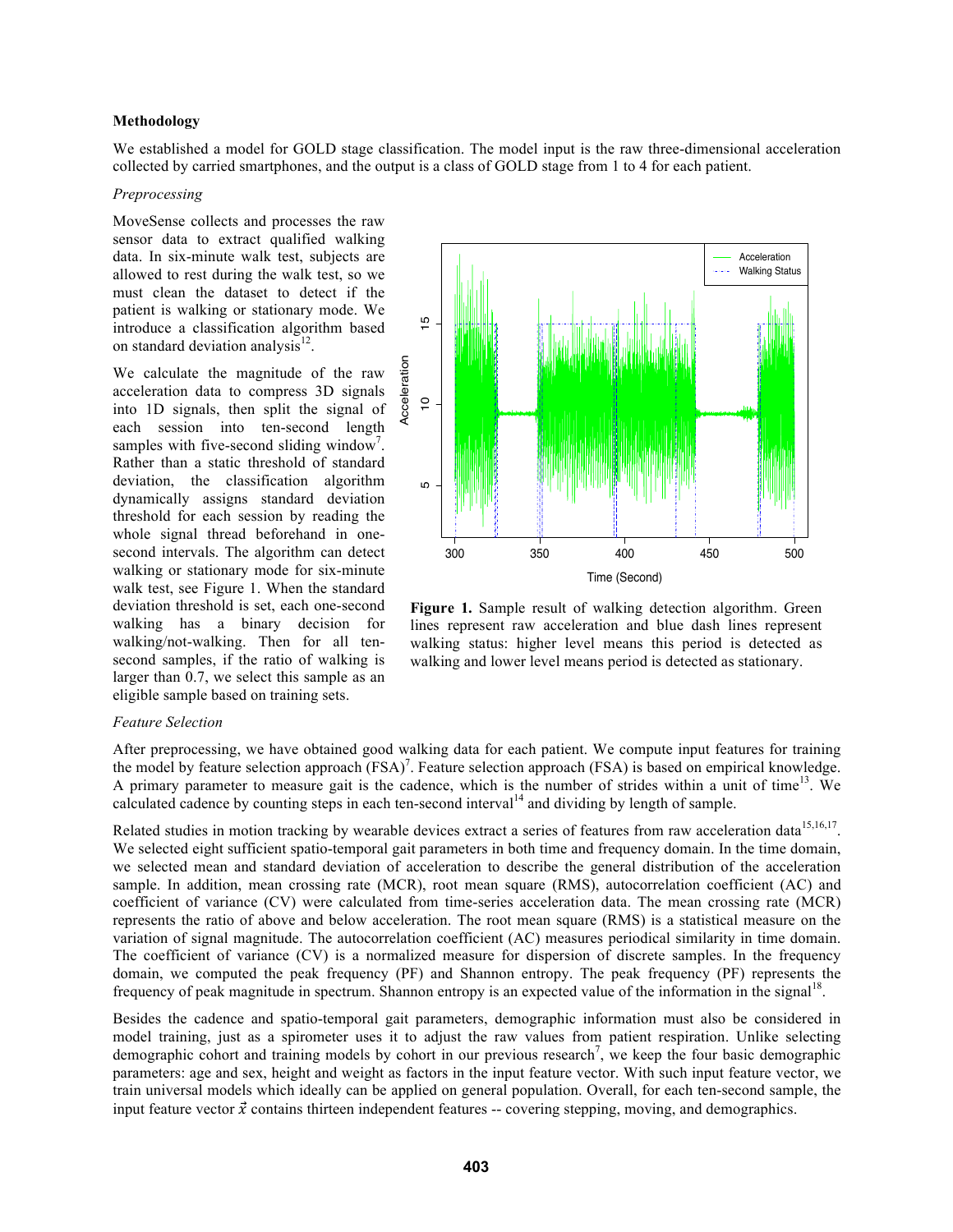#### *Model Training*

Support vector machines (SVM) are a class of machine learning algorithms, widely used in learning classification models. We apply RBFSVM, the SVM with radial basis function kernel, to train the model for GOLD classification. SVM allows classification by remapping multi-dimensional vector  $\vec{x}$  into a higher dimensional space and determining a hyperplane or a set of hyperplanes that separate different classes<sup>19</sup>. The hyperplanes optimize the separation between data points in the given space, yielding the classification Equation (1). SVM classification requires a training set to find the variables  $\alpha_i$  to determine  $f(x)$  with a given kernel function and given inputs<sup>20</sup>.

$$
f(x) = \sum_{i=1}^{N} \alpha_i * K(x_i, x)
$$
 (1)

From Equation (1) we know that different kernel functions affect the overall performance of the trained model, previously we applied simple linear kernel in model training and obtain the technical baseline<sup>13,7</sup>. In this study we applied RBFSVM, using the radial basis function kernel to train the SVM model<sup>21</sup>, as Equation (2). We set the hyper-parameter  $\gamma = \frac{1}{p}$ , based on the number of dimensions in training samples.  $\overline{x_i}$  and  $\overline{x_j}$  are two arbitrary sample vectors in the training set. In our dataset patient's status are labeled as one of the three GOLD stages (GOLD 1, GOLD 2 and GOLD 3). One-against-all strategy is applied to train this three-class classification model<sup>22</sup>. The tolerance of termination criterion is set as 0.001 and the insensitive-loss variable  $\xi$  is set as 0.1.

$$
K(x_i, x_j) = \exp\left(-\gamma \left| \left| x_i - x_j \right| \right|^2 \right), \qquad \gamma = \frac{1}{D} \tag{2}
$$

#### *Model Validation*

Since patients only take pulmonary function tests during the initial walk test (6MWT1) but not for the following test (6MWT2, 6MWT3), we only know the FEV1% predicted values for their first 6MWT session. We label samples during the first 6MWT with corresponding GOLD stages. Thus the dataset is partially labeled. We then select all labeled samples to form the training set. To avoid over-fitting, 10-fold cross validation is applied for self-validating the classification model<sup>23</sup>. That is, randomly split the training set into ten parts, and each time select one out of the ten subsets as the test set and the other nine to train the model. After ten folds of model training and testing, we obtain predicted results of all samples in the dataset with a model trained by other samples from the same cohorts.

#### *Voting Status with Thresholding*

A classification model obtains GOLD stages for each ten-second walking samples. However, each six-minute walk test contains multiple ten-second walking samples, up to 37 if no stopping during the test. For cardiopulmonary patients, the severity will not change within a single walk test. But a walking sample may be affected by other factors and lead to false classification. Majority voting is robust rule to obtain single decision from multiple samples. Majority voting worked in our previous studies<sup>7,8</sup> so we apply to obtain predicted GOLD stages for each patient. Based on empirical observations, we apply a strict threshold of 85% to accept the voting, which means only when the majority group gets more than 85% of the votes, the decision will be accepted. Otherwise, if none of the groups obtains higher than 85% votes, we mark the status as pending and clinically analyze the risk of this walking session.

#### **Results**

The dataset contains 1204 ten-second walking samples (39 six-minute walk tests) from 24 different patients, including 769 labeled samples from the first 6MWT session of each patient. We train classification models only using all labeled samples. Ten-fold cross validation is applied to self-validate the model. We then utilize the trained model to predict all unlabeled samples.

#### *Evaluating the model*

Besides the RBFSVM model, we train a classification model as in our previous study<sup>7</sup>, which applies SVM with linear kernel as baseline. The results are shown in Table 2. The overall accuracy of the RBFSVM model is 98.60% (100% for GOLD 1, 99.28% for GOLD 2 and 98.37% for GOLD 3). While the overall accuracy of the linear SVM model is 86.35% (100% for GOLD 1, 88.31% for GOLD 2 and 82.02% for GOLD 3). The RBFSVM model significantly improves classification accuracy for GOLD 2 and GOLD 3 samples from 82% to 98%.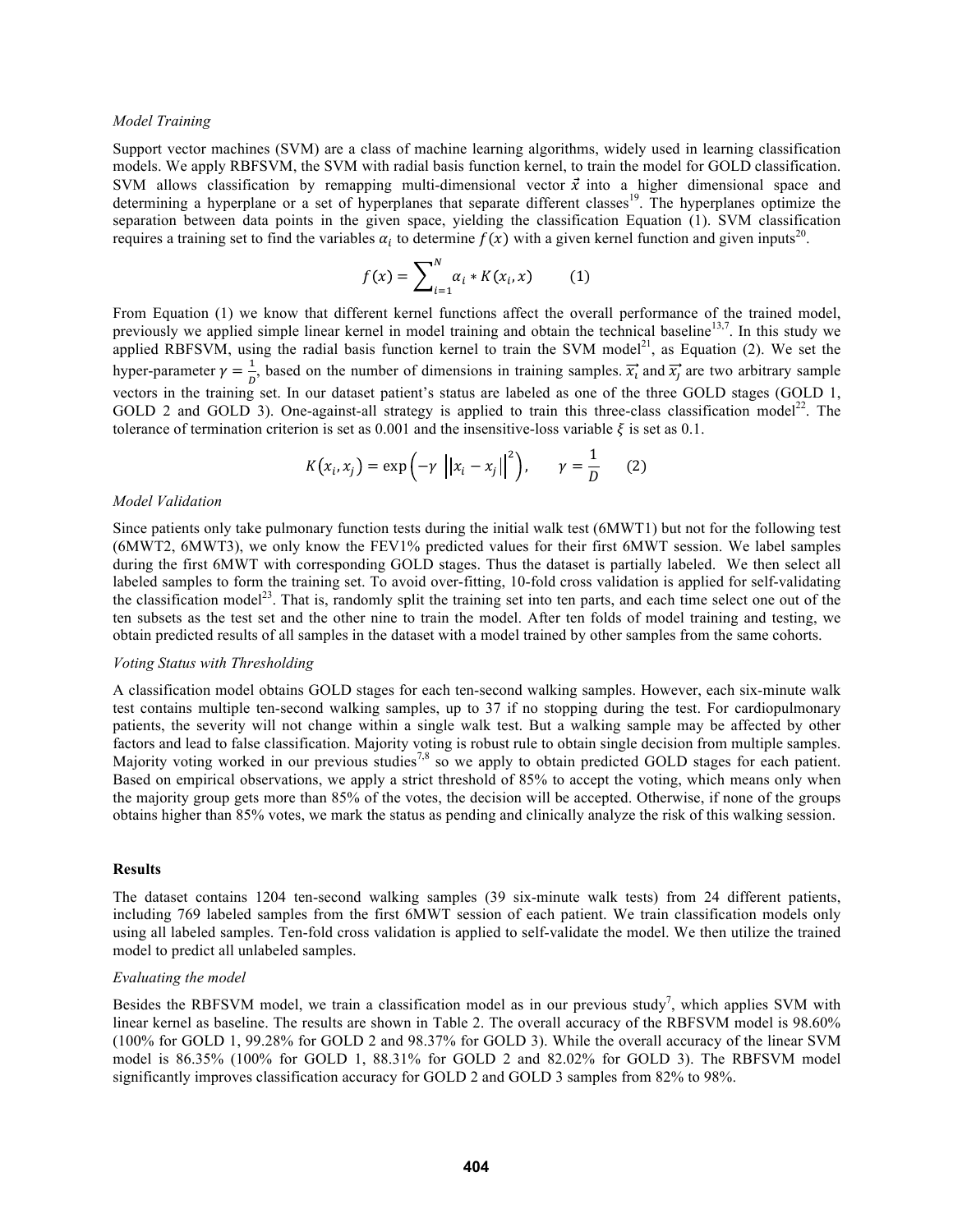**Table 2.** Self-validation results for RBFSVM model and linear SVM model. We compare the accuracy of classification, which is all correct classified samples divided by the total number of samples. This is by ten-second interval, not by patient. See Figure 2 for patient-level results.

|                   | RBF SVM | Linear SVM |
|-------------------|---------|------------|
| Overall           | 98.60%  | 86.35%     |
| GOLD1             | 100%    | 100%       |
| GOLD <sub>2</sub> | 99.28%  | 88.31%     |
| GOLD3             | 98.37%  | 82.02%     |



**Figure 2.** Evaluation of GOLD classification for labeled 6MWT sessions. The bar-plot shows the portion of predicted GOLD stages for all labeled walking samples of each patient. Except for Patient 7, 9 and 17, all other patients are 100% correctly predicted within every interval. After voting, all patients are predicted as their actual GOLD stages.

After obtaining the classification results for ten-second samples, majority voting is applied for categorizing each patient into a target GOLD stage. We perfectly categorize all patients into the corresponding GOLD stages summarized from their FEV1% predicted values, shown in Figure 2.

### *Classifying Unlabeled Samples*

We train a universal classification model with all 769 labeled samples and apply this model to classify all unlabeled samples. There are 435 unlabeled samples from thirteen unique 6MWT sessions from ten patients, where three patients have third 6MWT sessions (5,16,21). Two out of the thirteen walking sessions are classified differently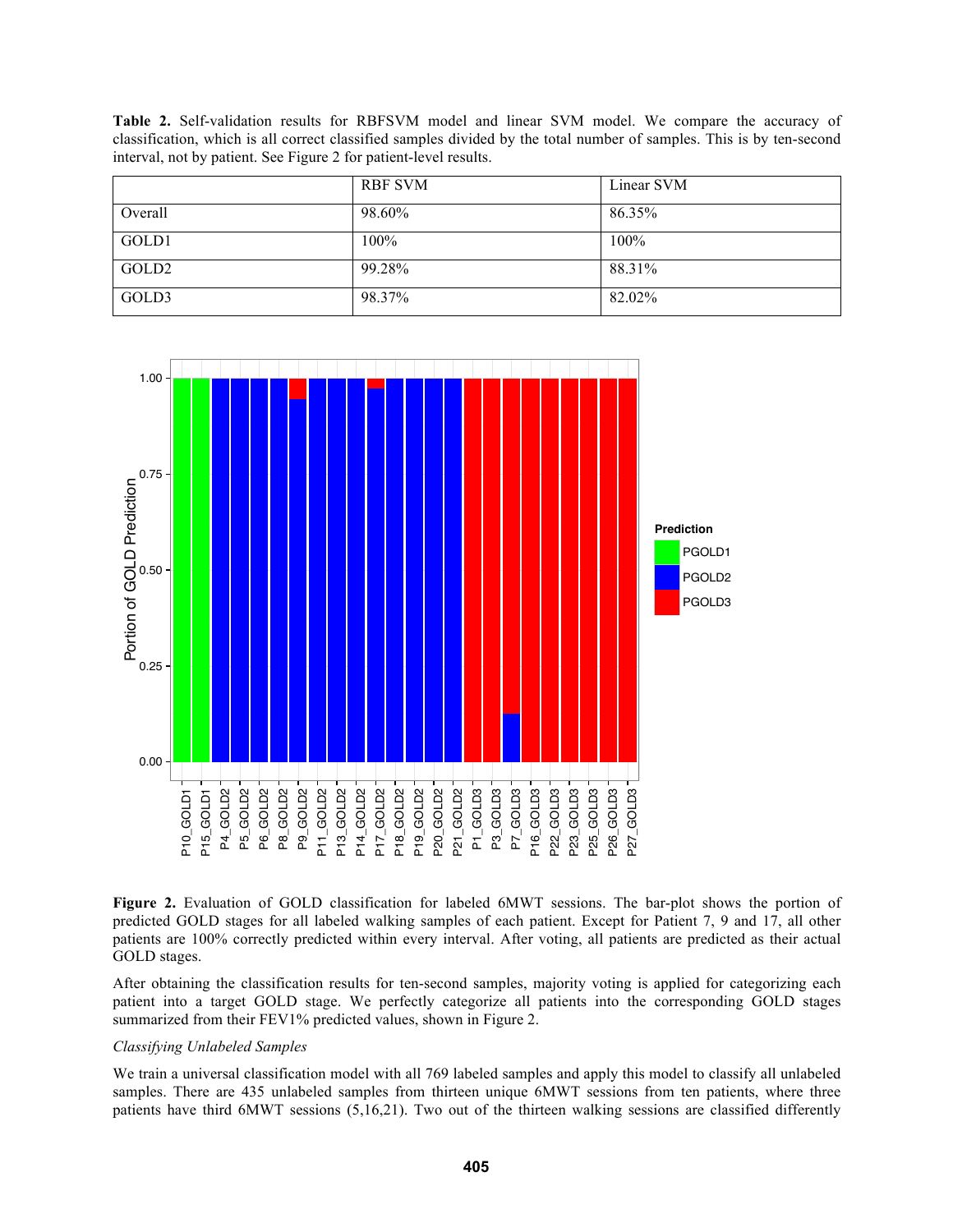from the patients' first labeled 6MWT session. For Patient 1, the second 6MWT session is 100% predicted as GOLD 2 while the first 6MWT shows the patient is in GOLD 3, as the FEV1 indicates with spirometry. For Patient 16, the second 6MWT session is 68.97% predicted as GOLD 2 and 31.03% predicted as GOLD 3, while the first 6MWT session of this patient is labeled as GOLD3, as the FEV1 indicates with spirometry. Referring to the rule of voting with thresholding, none of the predicted GOLD states reaches the 85% threshold so the second session of this patient is in pending status. Patient 16 also has a third 6MWT, which is 10.34% predicted as GOLD 1, 3.45% predicted as GOLD 2 and 86.21% predicted as GOLD 3. So the third session of Patient 16 is decided as GOLD 3, the same as the first session. For all other patients, the classifications of the unlabeled 6MWT sessions are 100% identical to their first 6MWT sessions for all intervals. The GOLD classification for each 6MWT session is shown in Figure 3.





### *Sufficient Walk Length for Accurate Classification*

The main results above show that the classification model yields high accuracy when the model is trained with full six-minute walk for each patient session. Additionally, we analyze the effect of walk length in training progress to classification accuracy of the model. We randomly select different lengths of walking in the 6MWT session for each patient, from 30 seconds to six minutes (30s, 40s, 50s, 1min, 2min, 4min, 6min). We train and evaluate the model on the selected walking periods using the same strategy as above to obtain the predicting accuracy for each length. The result is shown in Figure 4. When the walk length is 120 seconds (two minutes), the predicting accuracy has reached 100% and remains there through the full six minutes. Note it is nearly perfect after just one-minute. So we assume a two-minute good walking for each patient is sufficient to train a classification model for detecting GOLD status. Here "good walking" refers to the steady pattern, as during a walk test, where high accuracy of the model is achieved, since the patient changes speeds reflecting their pulmonary function.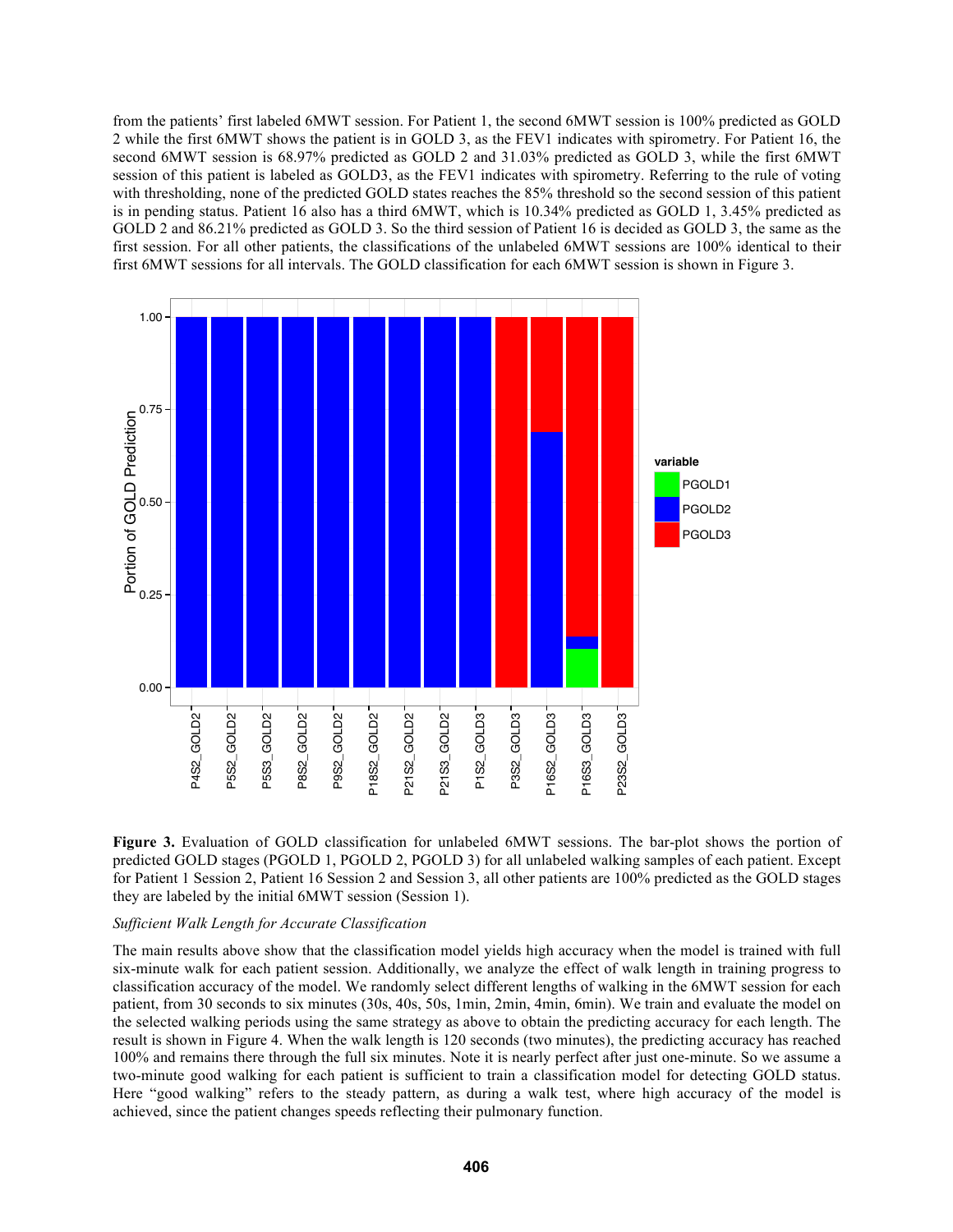

Figure 4. Classification Accuracy with Different Walk Length in Training. The accuracy in ten-fold cross validation reaches ~100% after two-minute (120-second) length.

# **Discussion**

# *High Accuracy Classification on Labeled Walking Sessions*

There were twenty-four patients participating in at least the first six-minute walk test session. The model does perfect computation for their pulmonary function. That is all patients are categorized into the correct GOLD stage. In this case the pulmonary function tests are performed the same day as the six-minute walk test, so we assume all patients' predicted FEV1% represents their current severity of respiratory limitation when we collect their motion data and the phone motion could fairly match the lung function. Figure 2 summarizes this perfect computation of health status for pulmonary function.

In more detail, for twenty-one patients, all their ten-second walking samples are identically predicted, and correctly reflect the patient's GOLD stage. This indicates spatio-temporal motion reflects more stable information than the one-dimensional walking speed. Patient may speed up or slow down during the six-minute walk test, but the spatiotemporal motion will always yield the correct health status, by measuring stability deviation of walking movements. Based on this outcome, we assume that six-minute walk tests are not necessary for detecting health status of cardiopulmonary patients. Instead, if we can find any good walking sessions that are identical to the walking during the six-minute walk test, spatio-temporal motion data from such walking session can be used to compute GOLD status. As Figure 4 shows, our model only needs 2 minutes of good walking for perfect computation.

For three patients, not all ten-second samples are classified correctly, including Patient 7, Patient 9 and Patient 17. For Patient 9, one ten-second sample out of thirty-three eligible samples gets false classification, while for Patient 17, one ten-second sample out of twenty-five eligible samples gets false classification. These can be simple statistical error so we can ignore them. For Patient 7, five samples out of thirty-seven eligible samples get false classification, which takes 13.5% of the overall classification classifying GOLD 2 for a patient measured as GOLD 3. So voting with 85% threshold would still predict correct status compared to spirometry that measures FEV1%.

In addition, for Patient 7, the spirometry measurement was 5 months earlier than the 6MWT, whereas nearly all other patients had their PFT within 1 month. This delay could lead to false classification, due to change in clinical status. For this patient, they also had a medication change to begin COPD inhalers during this period, so we expect an improved status with better pulmonary function. Thus there is a clinical explanation for lower model inaccuracy.

### *Identical Classification on Unlabeled Following Walking Sessions*

From medical literature, six-minute walk distance (6MWD) is considered as a gold standard for diagnosis of COPD severity and other cardiopulmonary health status, but it is more accurate for severe COPD than moderate or mild COPD24. In our experiment, ten patients performed at least two six-minute walk test sessions, as shown in Figure 3, usually spaced several weeks apart. We compare their initial 6MWDs and following 6MWDs, shown in the Bland-Altman plot in Figure 5.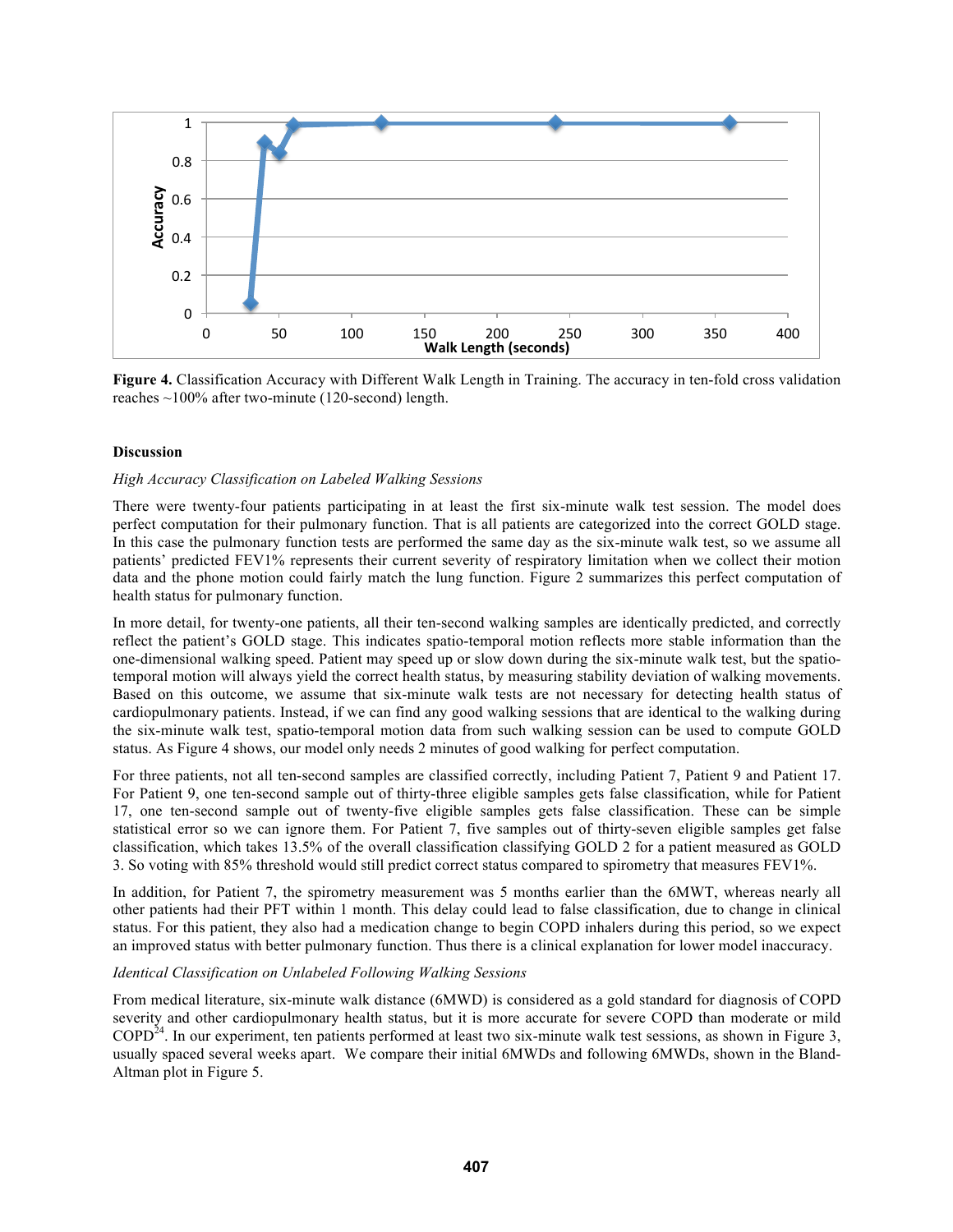There are 13 sessions, since 3 patients also did a session 3, but only 11 points since we eliminate 2 because no actual 6MWD recorded (Patient 5 Session 3 and Patient 16 Session 3). The initial 6MWDs are in average of 310.8m  $(\pm 95.16m)$  and the following 6MWDs are in average of  $367.1m$  ( $\pm 106.5m$ ). Generally, the patients walked further (had greater 6MWD) in later sessions, as expected for rehabilitation patients.

Our analysis indicates that 6MWD is not sufficient for measuring COPD severity levels, certainly compared to pulmonary function for cardiopulmonary patients. In our dataset, the GOLD 2 and GOLD 3 patients are not well distinguished by 6MWD. The 6MWD of GOLD 3 patients can be as high as 350 meters but the 6MWD of GOLD 2 patients can be below 250 meters. Note the variation between two different 6MWDs of a patient becomes larger when the distance is shorter, e.g. the second 6MWD of one



**Figure 5.** Bland-Altman plot of 6MWD comparison. Blue dots represent 6MWDs GOLD 2 patient sessions. Red squares represent 6MWDs of GOLD 3 patient sessions. GOLD severity levels are not well separated by 6MWD.

GOLD 3 patient (Patient 23) is 150 meters longer than the initial 6MWD, even though performed just twenty days after he began the rehabilitation process.

Our classification model again had high accuracy, since such variation on total distance does not affect the stability of patients' motion pattern. Eight out of ten patients are detected strictly as the same GOLD status for their second or third 6MWT sessions. All of the ten-second walking samples of their following 6MWT sessions are identical to their original GOLD status, even for Patient 23, the one with the largest variation of 6MWDs. This "unfair" 8 of 10 model accuracy for later sessions compared to the initial GOLD status is shown in Figure 3.

The two patients who are not correctly classified at subsequent sessions are Patient 1 and Patient 16. For Patient 1, GOLD 2 is classified at the subsequent session but the PFT measure indicates GOLD 3. Patient 1 had a clinical diagnosis of both COPD and CHF when he was enrolled in cardiac rehabilitation. His medication regimen for CHF was adjusted at the start of his rehabilitation program and his motion was noted to improve, likely from better control of his CHF, so in fact this "unfair" comparison of initial GOLD status to improved GOLD status with the model may be measuring actual improvement rather than model inaccuracy. Congestive Heart Failure is less closely correlated to pulmonary function than Chronic Obstructive Pulmonary Disease, limiting the usefulness of GOLD criteria for defining the severity of functional limitation in CHF. The second 6MWD of Patient 1 is 72.5 meters longer than the initial 6MWD.

#### *Monitoring Severity Change Longitudinally*

Patient 16 had diagnosis of sarcoidosis, which is a lung disease that has variable effects on pulmonary function. Sarcoidosis cannot be well categorized by disease severity based upon GOLD criteria, as the physiologic limitations are less clearly correlated with predicted FEV1%, as in COPD. However, this patient was measured for pulmonary function via spirometry for FEV1 indicating GOLD 3, which was correctly classified in Session 1.

Patient 16 performed three 6MWT sessions at different visits, among which the second session was about one month later than the initial session and the third session is about five month away from the initial session, which is beyond the three-month rehab period. In Session 2, there was mixed classification of 2/3 intervals indicating GOLD 2 and 1/3 indicating GOLD 3. The patient was likely within transition between status levels, due to rehabilitation progress.

During Session 3, not only was it much later, but there was a clinical note that the patient had suffered a significant illness which was the reason to return to rehabilitation. This session was the only true mixture, with some classifications of GOLD 1/2/3, although 86% of the intervals indicated GOLD 3 once again. So the lung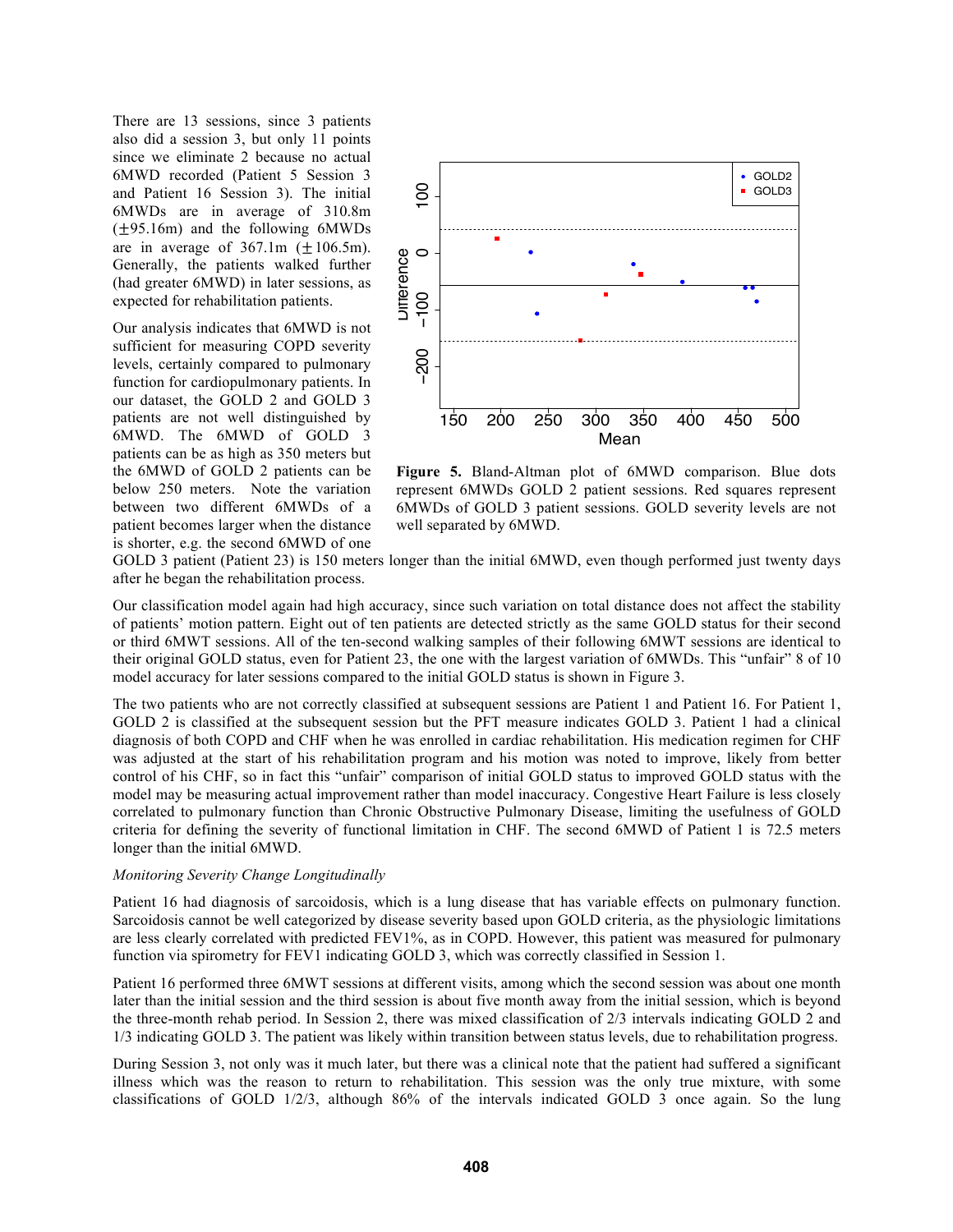physiological function likely worsened and the patient regressed back to the original status level. Our model would have predicted this correctly, if the threshold mentioned earlier of 85% was implemented. Thus there is clinical evidence that our model can predict changes in pulmonary function.

### **Conclusion**

In this study, we expand our previous results<sup>7</sup> into accurate computation of pulmonary function with universal models. This requires utilizing demographic features with better training sets (ATS standard) and better statistical models (RBF-SVM), which utilize characteristic motions in addition to step counting. Every patient now has correct modeling of GOLD level, even sample by sample (10 seconds) not only walktest by walktest (6 minutes). Measuring motion is a potential solution for passive monitoring, which distinguishes this work from the phone applications measuring pulmonary functions with the microphone<sup>25</sup>. A passive monitor has compliance advantages over active phone applications. That is, the patient simply uses their personal phone as usual during daily activities, no special actions or special experts are necessary. The microphone "spirometer" also has adherence difficulty, the patient must breathe properly into the proper place, also a difficulty with a medical spirometer.

The trained model is providing perfect computation of pulmonary function category (classifying GOLD stage). This is especially true for the first session with pulmonary patients, where spirometry has just measured the pulmonary function so the pulmonary function value can be directly compared to the motion value. For senior patients undergoing pulmonary rehabilitation, respiration and motion are closely correlated. This is why the classification is so accurate, especially in the hospital setting with monitored walk test. The result is encouraging, so we shall be relaxing environmental constraints on our measurements in forthcoming studies, moving closer to daily activities in the real world of cardiopulmonary patients. Under expanded IRB, we now allow selected patients to bring smart phones home from rehab, to measure their motions and predict their pulmonary functions during daily activities.

The home trials are more complex than the hospital trials thus far. The patient will be doing many different activities throughout the day, while the periods when they are carrying their phones could all be potentially recorded by a passive monitor that is always running. The passive monitor phone app used in the home is a re-implementation of the active monitor used in the clinic, which only records when the phone is in steady motion and only archives when the patient is good walking. Since the models have high accuracy during walk tests, we are developing software for activity recognition. This is a well-studied problem in computer science, for using motion sensors to detect which activity a person is performing<sup>17,26</sup>. General activity recognition is hard, but our problem is a specialized version of that. The recognition filter in the phone app need only detect good walking, when the body motion is similar to a walk test. This paper reports on initial progress of autodetecting stopping during walktests. Since the amount of walking needed for accurate computation is very small, only 1 or 2 minutes per session, the filter can be tuned up, for high precision only during periods when there is definite measurement of good walking.

We are optimistic that full-scale clinical trials are possible to compute health status for cardiopulmonary patients. They need only carry their own phones and do some limited good walking during the day when the passive monitor is recording unobtrusively. Since the cheapest smartphones can accurately support this computation, large-scale population measurement can become an everyday reality for health systems.

### **Acknowledgements**

At the University of Illinois at Urbana-Champaign, the Institute for Genomic Biology provided facilities for software development and data analysis. At NorthShore University HealthSystem, the Department of Respiratory Therapy at Evanston Hospital carried out patient testing and phone recording, with co-author Deanna Close, RN, as supervising pulmonary nurse. All clinical experiments were protected by NorthShore IRB EH15-025 entitled "Mobile phone software MoveSense versus traditional exercise testing to assess health status", with co-author Shashi Bellam, MD, as supervising pulmonary physician. We acknowledge Brian Edwards and Catherine Zhu for managing and anonymizing phone data and medical records inside NorthShore University HealthSystem using the REDCap archiving system<sup>27</sup>.